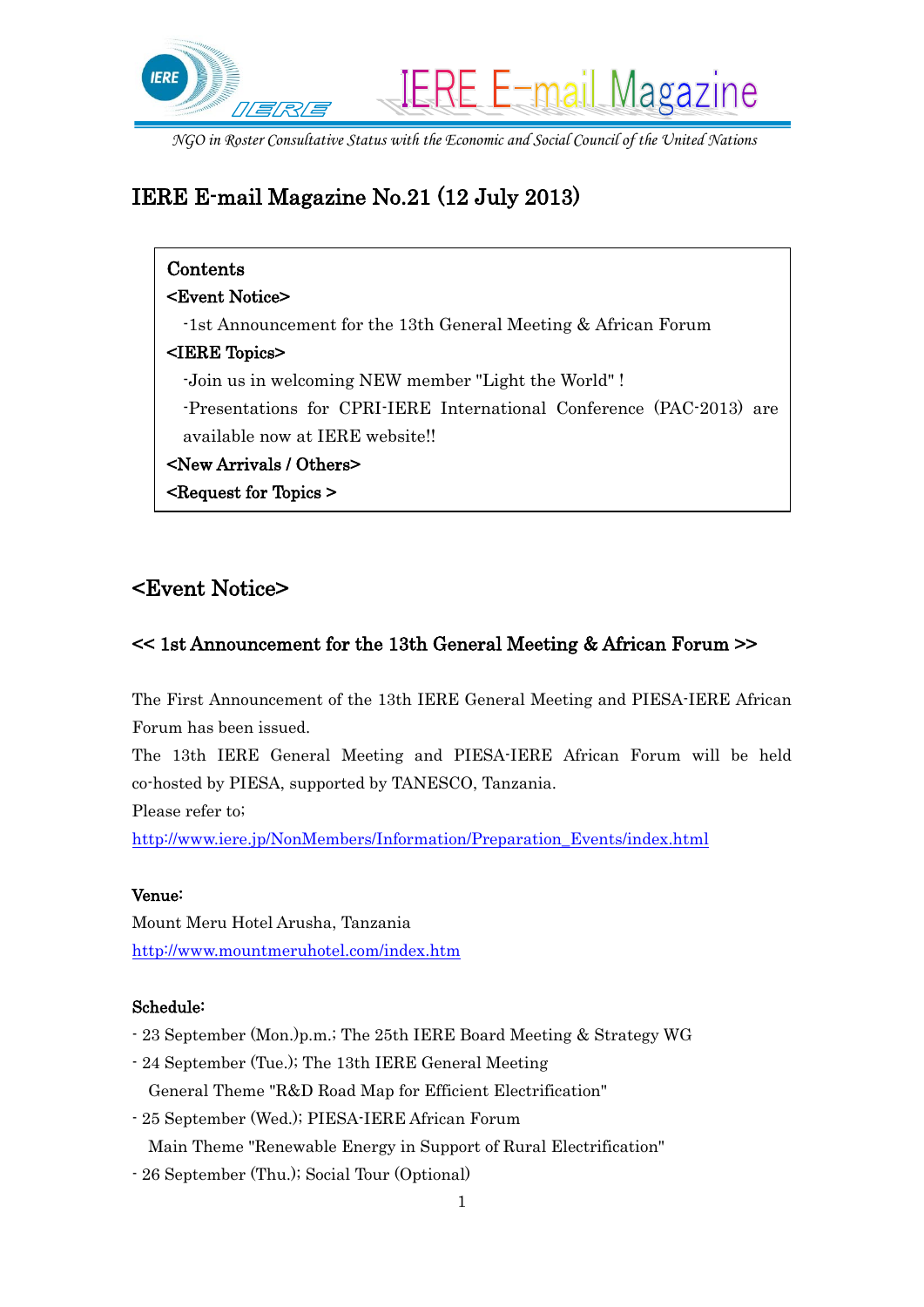

#### For Participants (including Speakers):

Please submit Registration Form by 23 August, 2013. - Format1\_Registration\_Form\_13GMForum.doc For Registration Fee payment, please refer to [https://www.iere.jp/event\\_form/help.html](https://www.iere.jp/event_form/help.html)

#### For Speakers:

Please submit Abstract and Speaker's Information at your earliest by 23 July, 2013.

Please submit Copyright Permission and presentation slide file (PowerPoint) by 23 August, 2013.

- Format2-4\_Submission\_for\_Speakers.zip

#### For Exhibitors:

Please submit Exhibitor Registration Form to us by 23 July, 2013.

- Format5\_Exhibitor\_Registration\_Form.doc

#### Hotel Accommodation:

Please send Room Reservation Form DIRECTLY to the hotel.

- Format6\_ Room\_Reservation\_Form.doc

- Format7\_ Credit\_Card\_Authorization\_Form.pdf (for Mount Meru Hotel)

#### Others:

Any kind of sponsorship is also welcome. Please refer to following information and contact us.

<http://www.piesa.com/storage/PIESA%20Sponsorship%20ITEMS.pdf>

## <IERE Topics >

### << Join us in welcoming NEW member "Light the World"! >>

A non-profit organization, "Light the World", which was established by a former IERE Chair Mr. Mark Dudzinski, became a regular member of IERE "Light the World" brings lighting and electricity to the people in the world living without electricity by designing and delivering low capital cost electric supply solutions. For further information, please, visit the following website:

<http://light-the-world.org/>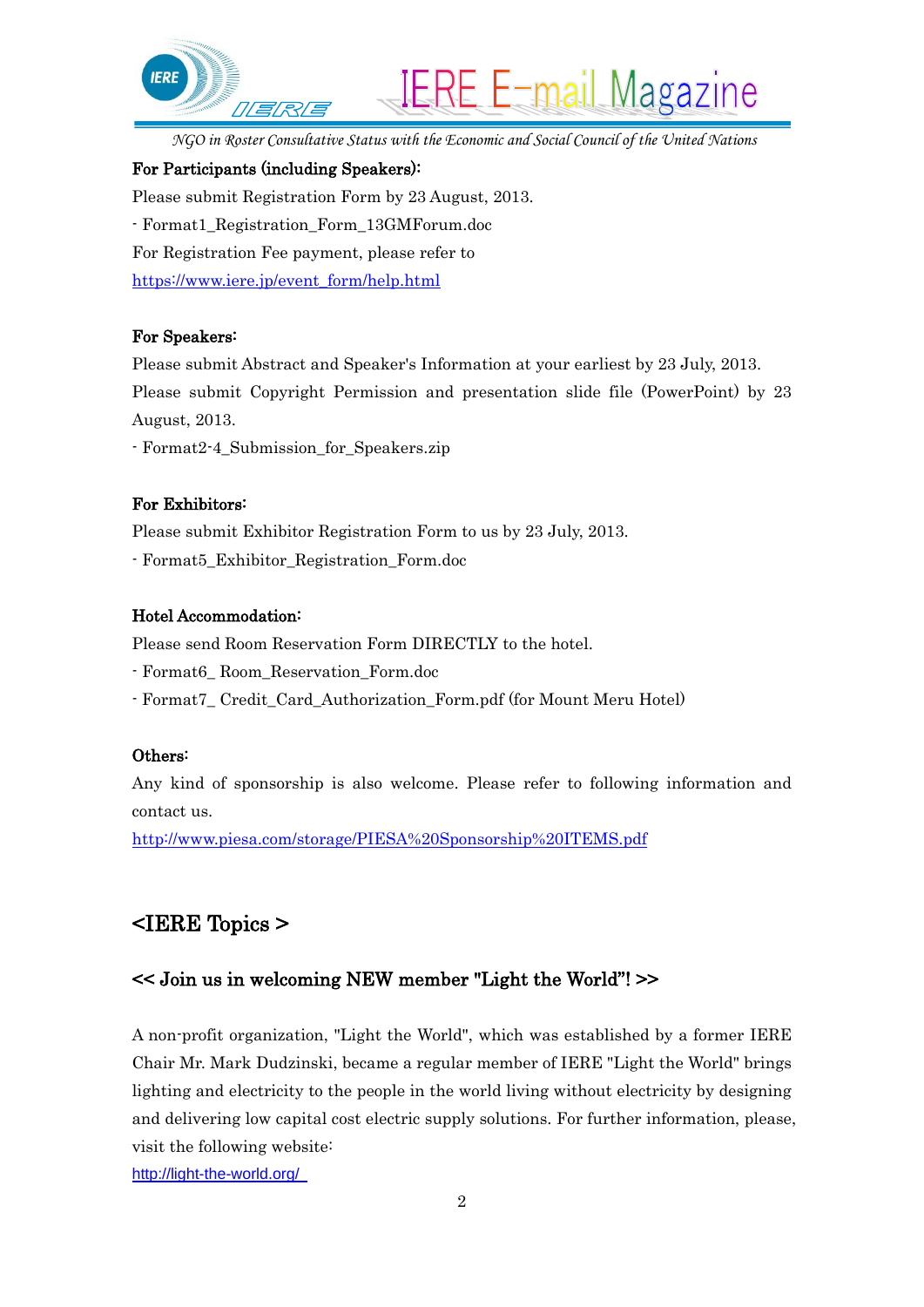

### << Presentations for CPRI-IERE International Conference (PAC-2013) are available now at IERE website!!>>

CPRI-IERE International Conference "Emerging Automation & IT for Power Industry Growth" was held on 19th - 20th April, 2013 in Bangalore, India. You may be interested in the 34 presentations made at the Conference to introduce power plant/ substation automation technology.

Please access;

[http://www.iere.jp/Members/Activities/Workshop/Bangalore\\_Workshop/index.html](http://www.iere.jp/Members/Activities/Workshop/Bangalore_Workshop/index.html) (For members)

[http://www.iere.jp/NonMembers/Activities/Workshop/Bangalore\\_Workshop/index.html](http://www.iere.jp/NonMembers/Activities/Workshop/Bangalore_Workshop/index.html) (For non-members)

## <New Arrivals / Others>

-The Minutes of #23 and #24 Board Meetings were uploaded to IERE website. [http://www.iere.jp/Members/Activities/Board\\_Meeting/BM23/BM23.pdf](http://www.iere.jp/Members/Activities/Board_Meeting/BM23/BM23.pdf) [http://www.iere.jp/Members/Activities/Board\\_Meeting/BM24/BM24.pdf](http://www.iere.jp/Members/Activities/Board_Meeting/BM24/BM24.pdf) (Member Only)

-IERE Membership Directory was updated. [http://www.iere.jp/Members/Membership/IERE\\_Membership\\_Directory.pdf](http://www.iere.jp/Members/Membership/IERE_Membership_Directory.pdf) (Member Only)

-IERE would appreciate your offer to participate the proposed collaborative R&D projects #2 to #7.

IERE would be ready to accept the proposal for new collaborative R&D project. Please visit the website below for further information; [http://www.iere.jp/Members/RD\\_WG/index.html](http://www.iere.jp/Members/RD_WG/index.html)

(Member Only)